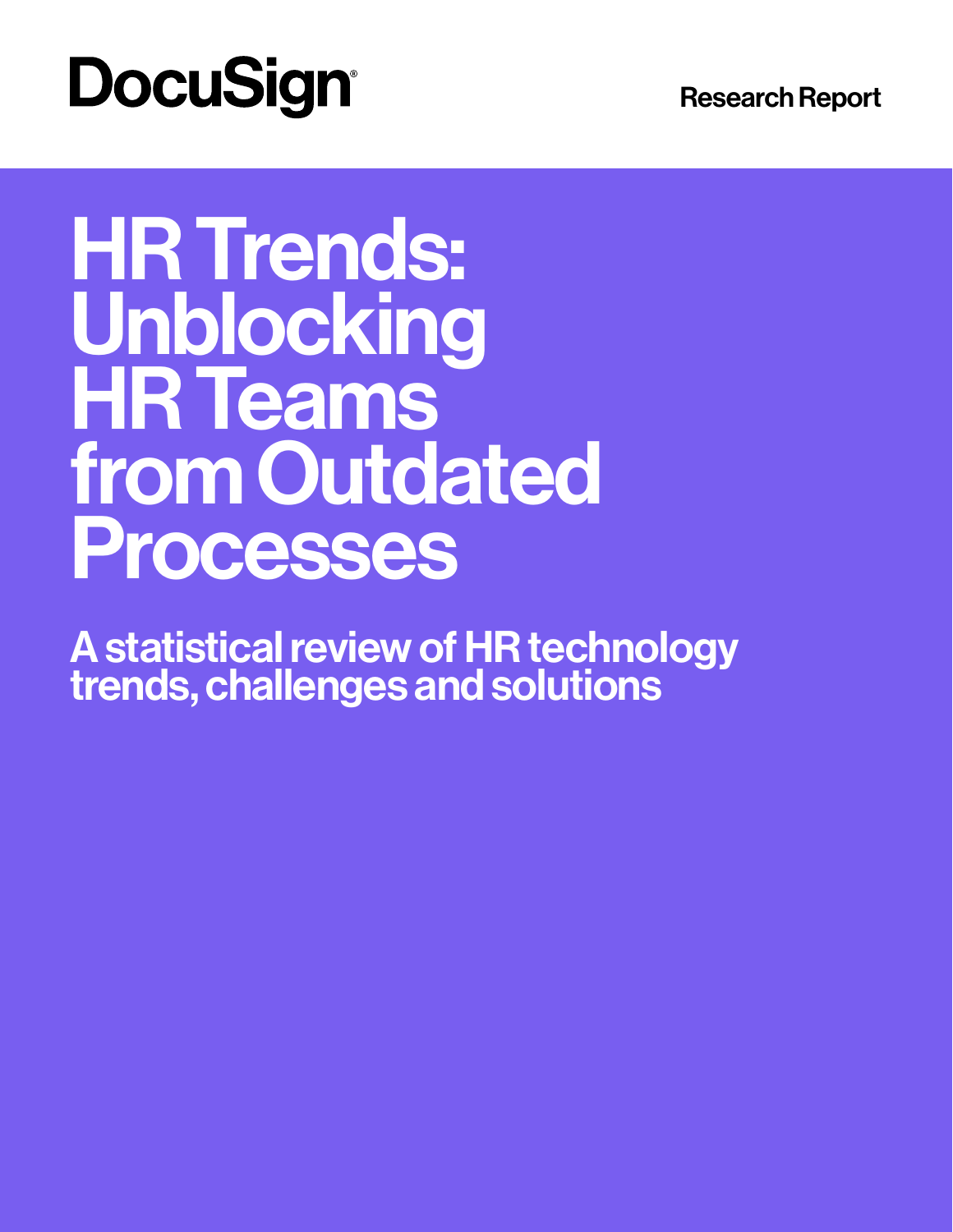### Manual processes are holding HR teams back

Human resources functions are the backbone of the modern organisation. Any business that wants to attract the best talent, keep them happy and optimise their productivity needs to have efficient and productive HR processes. Cloud-based technology can be an incredible tool to streamline HR work and allow teams to be more productive, even with an increasing number of remote workers.

Our research in this report is a snapshot of the HR teams at the turn of the decade, including the technology in use now and predictions about how the industry is expected to change. Inside, you'll be presented with information about the priorities and challenges for modern HR professionals, as well as some of the strategies they've adopted as they make their digital transformation. Here's a summary of some of the key findings:

#### HR priorities don't match up to HR realities

When asked to identify the activities that matter the most to their job function, HR professionals resoundingly identify hiring and employee benefits as their top priorities. However, the same respondents report spending far more time on operations and logistical work.

#### HR's workflow is blocked by manual processes

The biggest obstacles for HR teams are manual work processes, including hours spent on repetitive document generation for hiring and termination. These inefficiencies not only introduce new costs and new room for human error, they also take the team's focus off more pressing tasks. As HR teams manage more remote employees, manual processes become increasingly problematic

#### HR teams aren't maximising the value of tech investments

HR teams identify as early adopters who will readily invest in new technology to modernise workflows. However, these teams also acknowledge that they are missing out on the full potential of their current technology stack. Only a small fraction of respondents reports utilising 75% or more of the value of their current technology.

#### HR automation is dropping off after the hiring process

Innovative HR teams are seeing the potential to automate some of the most labour-intensive manual processes, but their efforts often decrease significantly after a hire moves from prospect to employee. Automating productivityenhancing activities, career planning and other benefit milestones is an opportunity for HR teams to increase employee satisfaction and retain talent.

This report contains the full results of our survey as well as some strategies to accelerate HR's digital transformation and move past existing blockers to a more efficient system of agreement.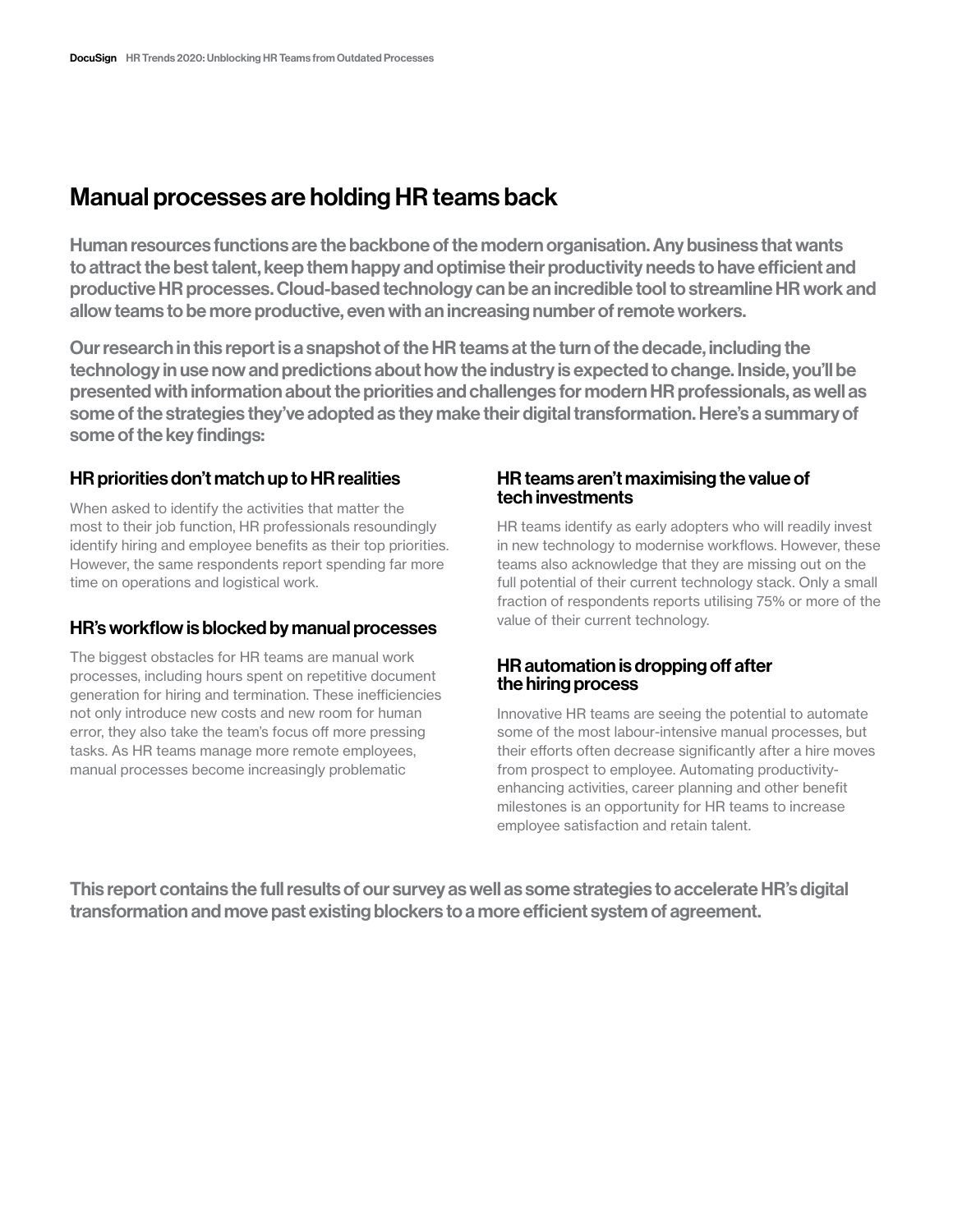### Methodology and participant demographics

For this HR Trends report, we surveyed over 808 key decision makers and influencers in HR functions across the world. The survey was conducted in late 2019 and early 2020. Participants came from eight countries in four continents and represented a mixed sample of industries, titles and organisation size. The survey included approximately 40 questions about job responsibilities, workplace technology, industry trends and more.

Nearly half of this year's survey participants were from North America (47%), with Europe (35%) as the second largest continent sample.

The companies in our survey represent a healthy blend of industries—led by healthcare (12%), manufacturing (10%) and retail (10%)—and seniority—led by directors (29%) and senior managers (22%).



While the plurality of our survey respondents came from enterprise companies with at least 501 employees (46%), their HR teams tended to be small, with 45% reporting functions of 10 employees or fewer.

#### Industries



#### Company Size



#### HR Dept. Size



#### Roles

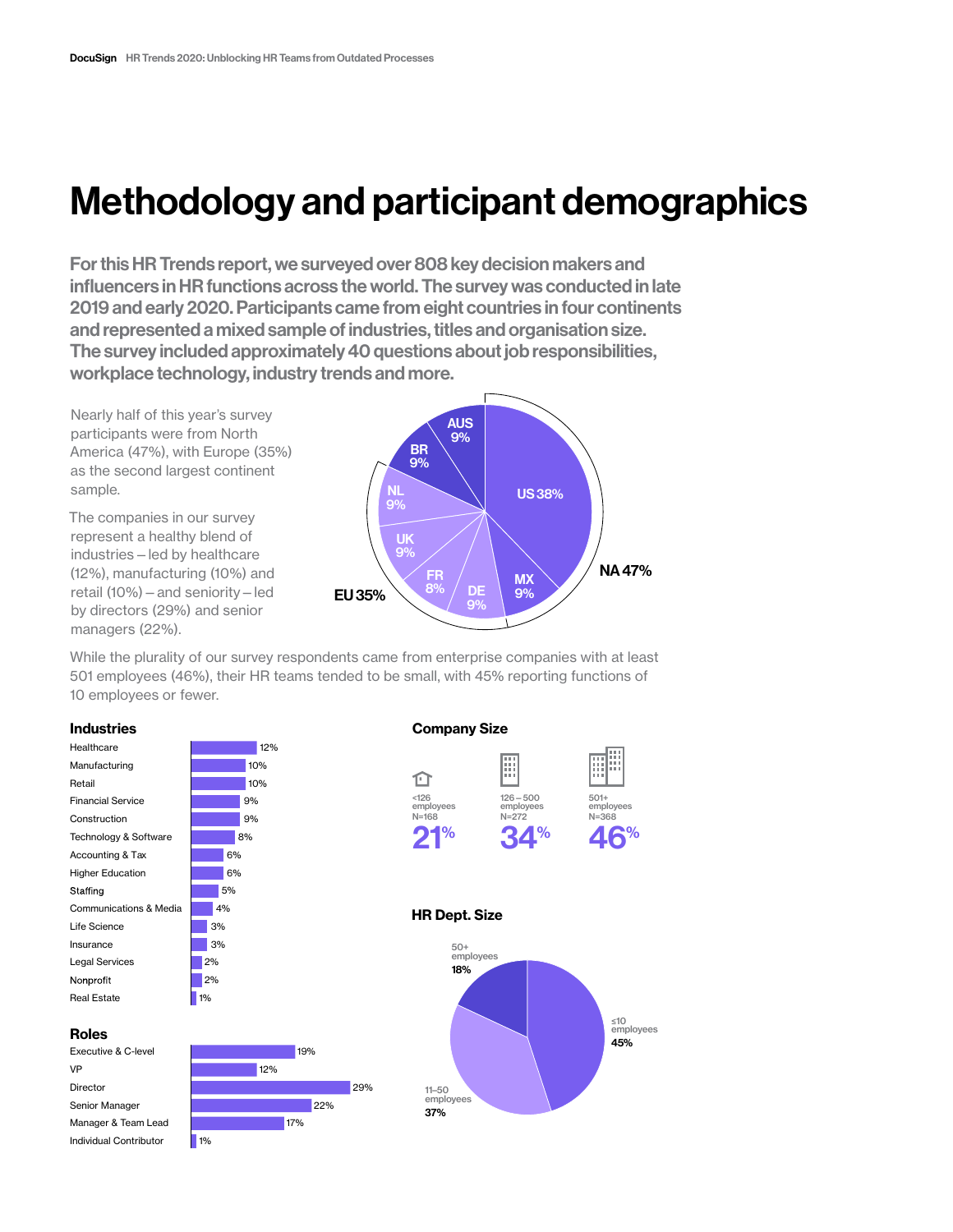### HR priorities don't match up to HR realities

By a large margin, survey respondents identify hiring as the most important aspect of their role. Hiring is both the most widely performed activity (74% of respondents) and the function most likely to be identified as respondents' primary responsibility. At 28%, hiring is as likely to be the primary job function as the next two activities employee benefits (16%) and payroll/compensation (12%)—combined.



#### Activities performed by HR professionals **Perform OP Primary**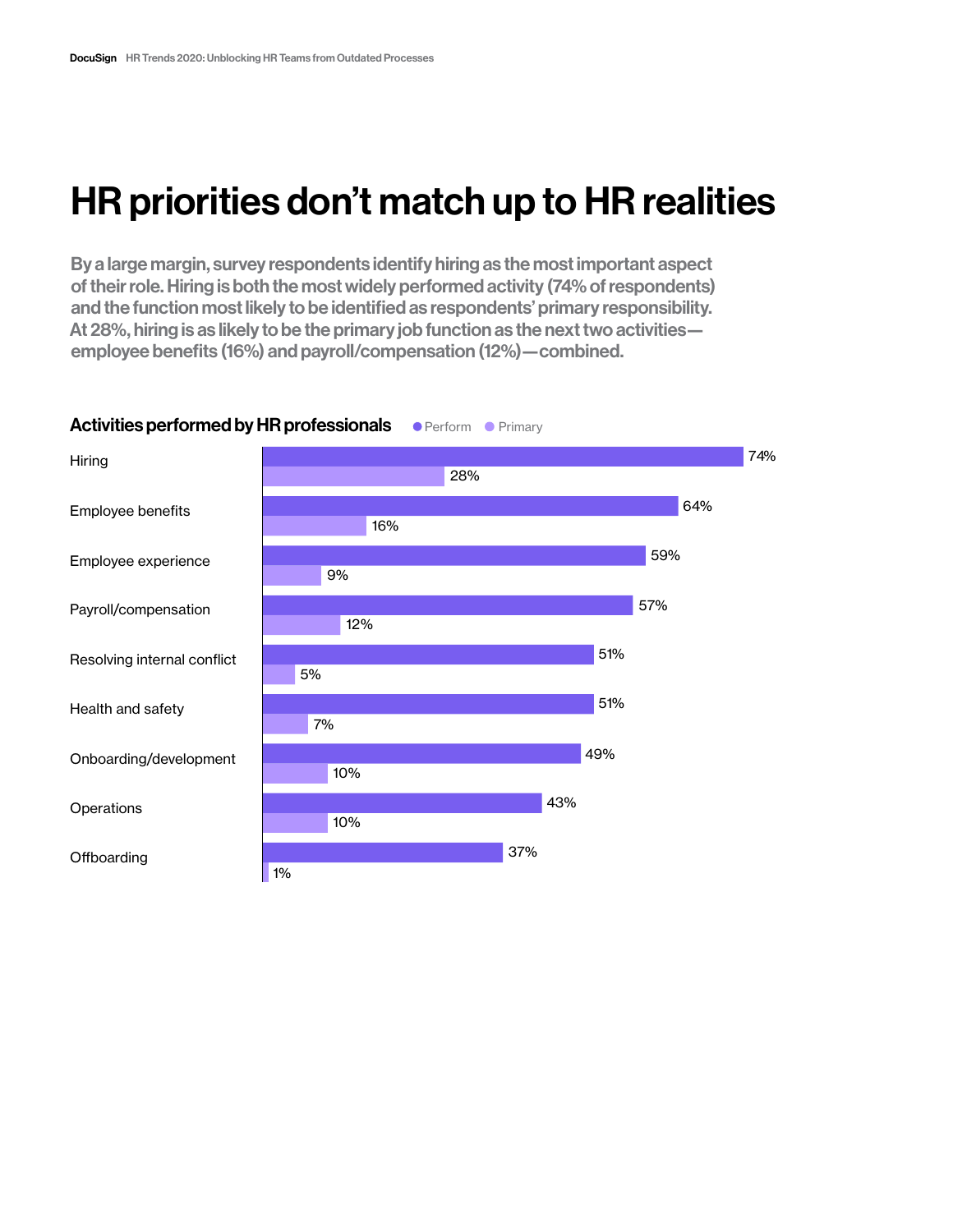Despite the importance of hiring and employee benefits, HR professionals are spending far more of their time on other activities. On a weekly basis, our respondents are performing operations (85%), health/safety (75%) and payroll/compensation (75%) tasks far more often than they are attending to their hiring (55%) and employee benefits (65%) responsibilities. Of the nine activities listed in our survey, hiring comes in eighth in terms of the activities that respondents are performing in a given week.

#### Frequency of HR activity performance



#### Current HR related challenges





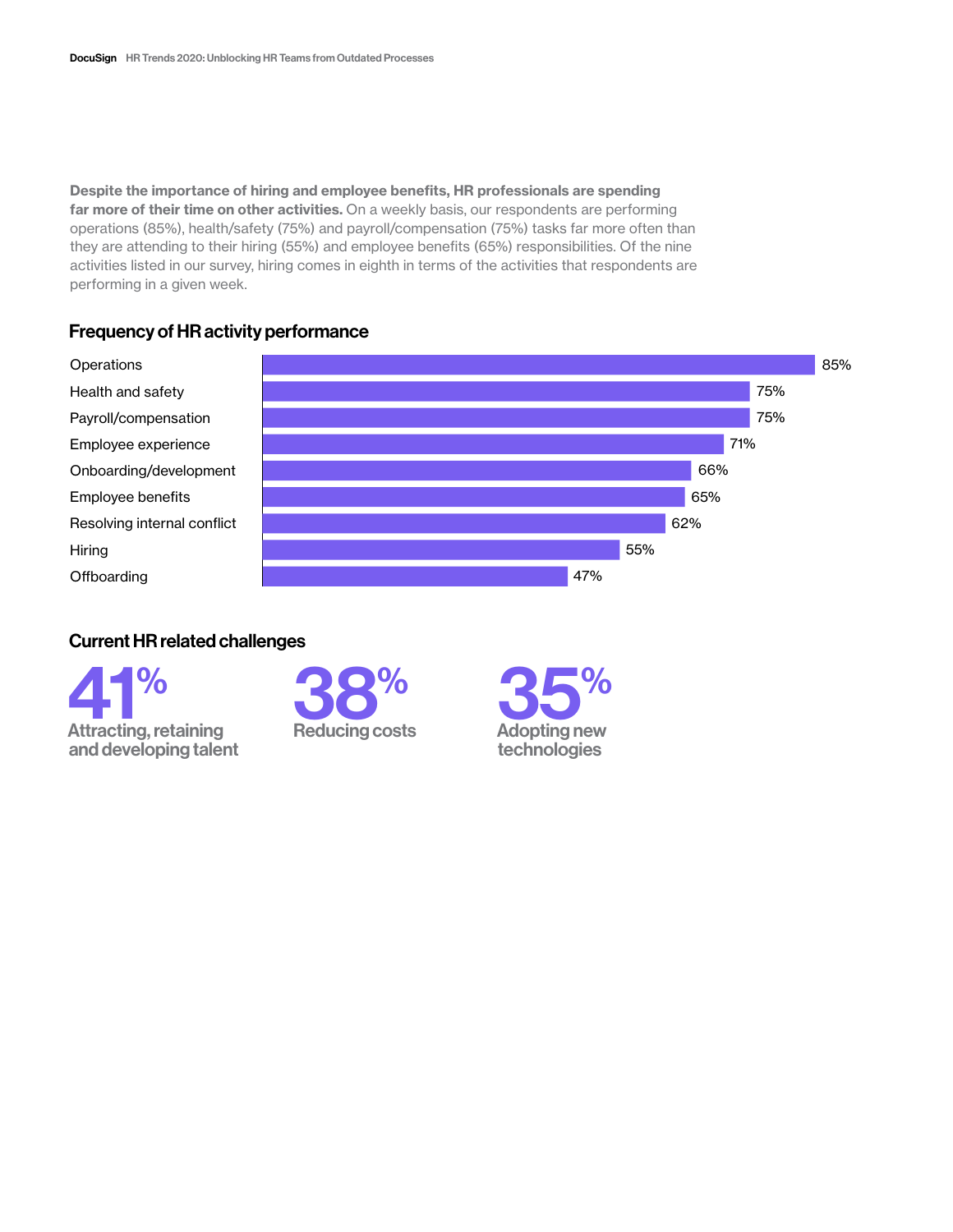### HR's workflow is blocked by manual work processes

Today's HR teams aren't able to devote time and resources to the tasks that they see as priorities. What's blocking them? Our respondents indicate that they don't have sufficient time to do their necessary tasks (26%) or access to necessary resources (25%). The single biggest obstacle is repetitive document generation (29%) for agreements such as job offers and termination letters.

#### Barriers to HR success

Repetitive document generation e.g. offer letters, termination letters, etc.

Not enough time to do necessary tasks

Insufficient access to resources e.g. budget, staff, career tools, etc.

Cultural fit with team members

Insufficient opportunities for learning and development

Easily locating and accessing historical HR documents

Lack of support from executive leadership on human resources initiatives

Poor practices/process implemented by management

Lack of quality technology/software

Not able to suggest or implement changes to improve workflows

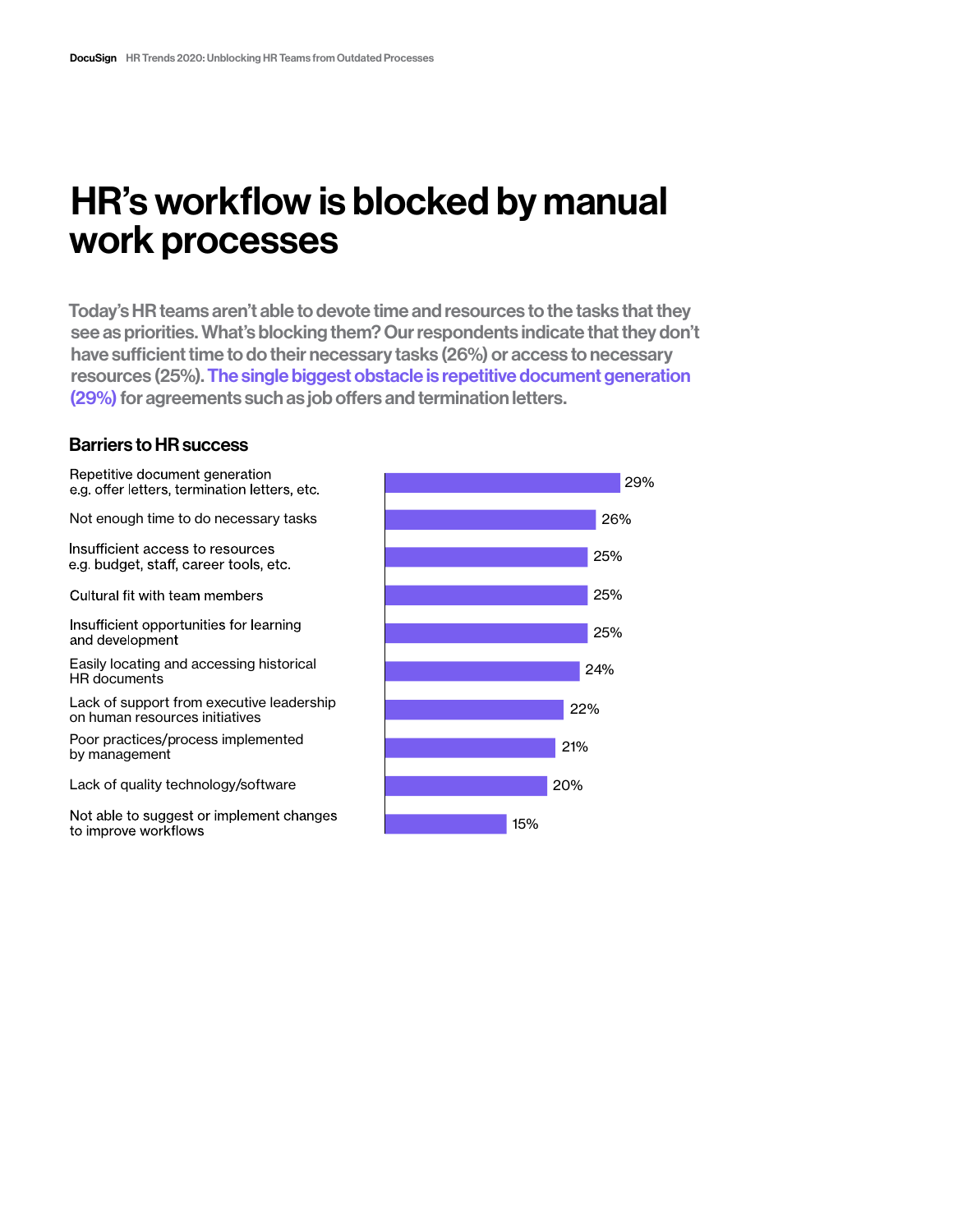Pressing further into complications with document generation, 75% of respondents still manage all or most of their agreements on paper rather than digitally. In fact, only 6% of respondents are currently using e-signature technology for all agreement paperwork.

#### Current agreement process

Everyone is signing on paper, via email, or through email printing PDFs and scanning

Some agreements are signed with e-signature, but most are still signed on paper

Most agreements are signed with e-signature, but some are still signed on paper



All agreements are signed with e-signature

There's an undeniable connection between HR teams that still utilise ink-and-paper agreements and those that report not having enough time to perform their priority tasks because of insufficient resources and repetitive document generation. Even though moving to an all-digital process would solve the common barriers to HR success, respondents in our survey reported running into common obstacles during their transitions. Standing in the way of that digital evolution are cost/ budget constraints (27%) and time to research, buy and implement new solutions (30%).

#### Barriers to digitising HR processes

#### Cost/budget Time to research, buy and implement new solutions/processes Technical complexity Change-resistant culture within my organisation Lack of appropriate solutions to meet our digitisation needs Legal and compliance risks Lack of knowledge about solutions we currently have in place Difficulty identifying opportunities for digitisation Change-resistant culture within my department Mistrust in cloud

My organisation does not experience difficulties

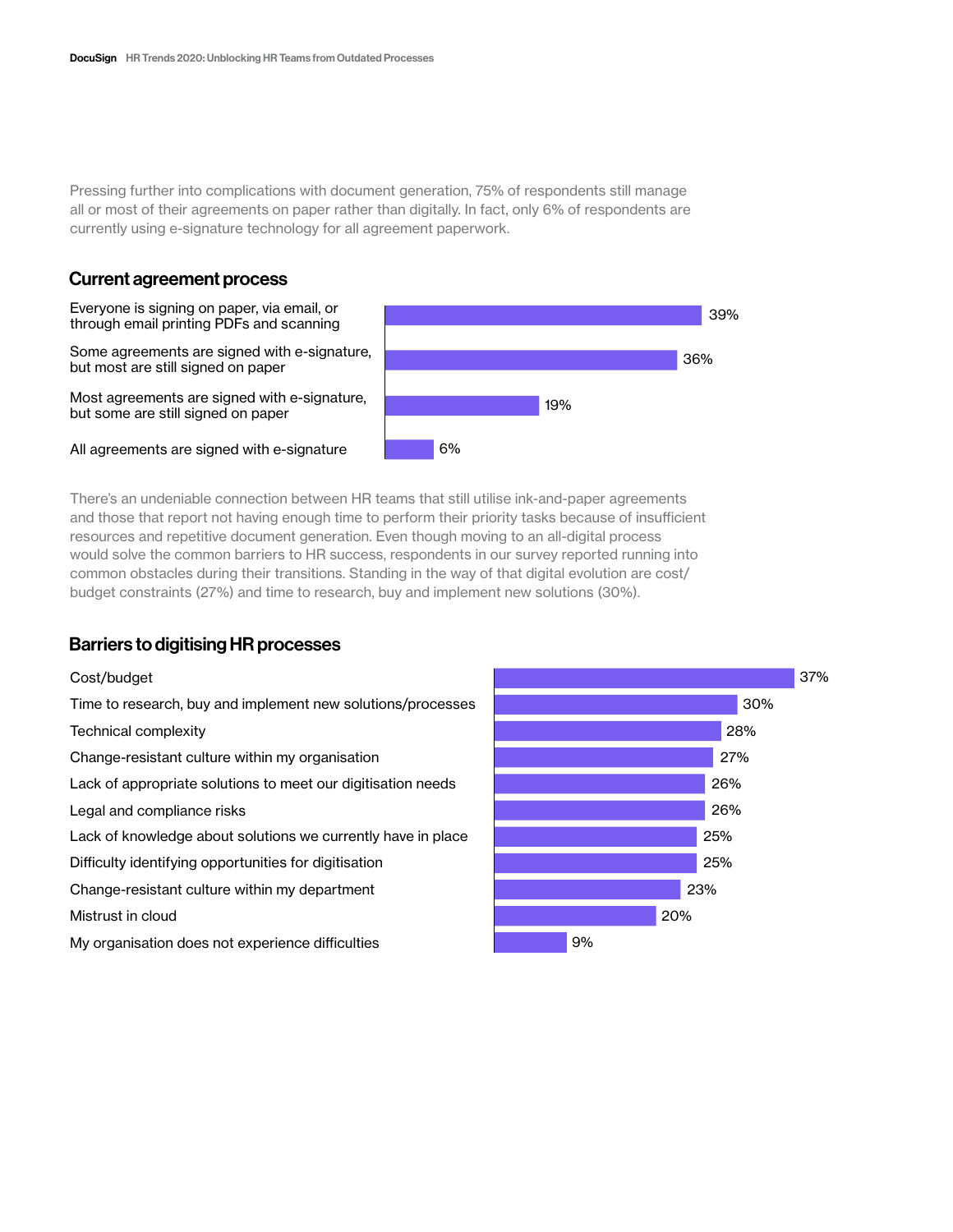### HR teams aren't getting the most out of technology investments

Respondents in our survey are attempting to overcome technology hurdles by investing in software tools, but their efforts so far have produced mixed results. HR teams are seeing the potential of new software in their workflow—they've invested in it, after all—they just aren't figuring out the right way to make the most of those tools yet. Only 9% of HR teams are utilising more than 75% of their software's total capabilities and a huge majority are stuck in the middle quartiles of capitalising on technology investments.

#### Optimisation of current HR technology





With 84% of respondents benefitting from a moderate amount of their complex software's total potential, there has to be an explanation about what's standing in the way of HR's success with technology. The respondents identify two clear areas to improve: additional time for technology training (44%) and more intuitive software (44%).

#### Barriers to optimising HR technology

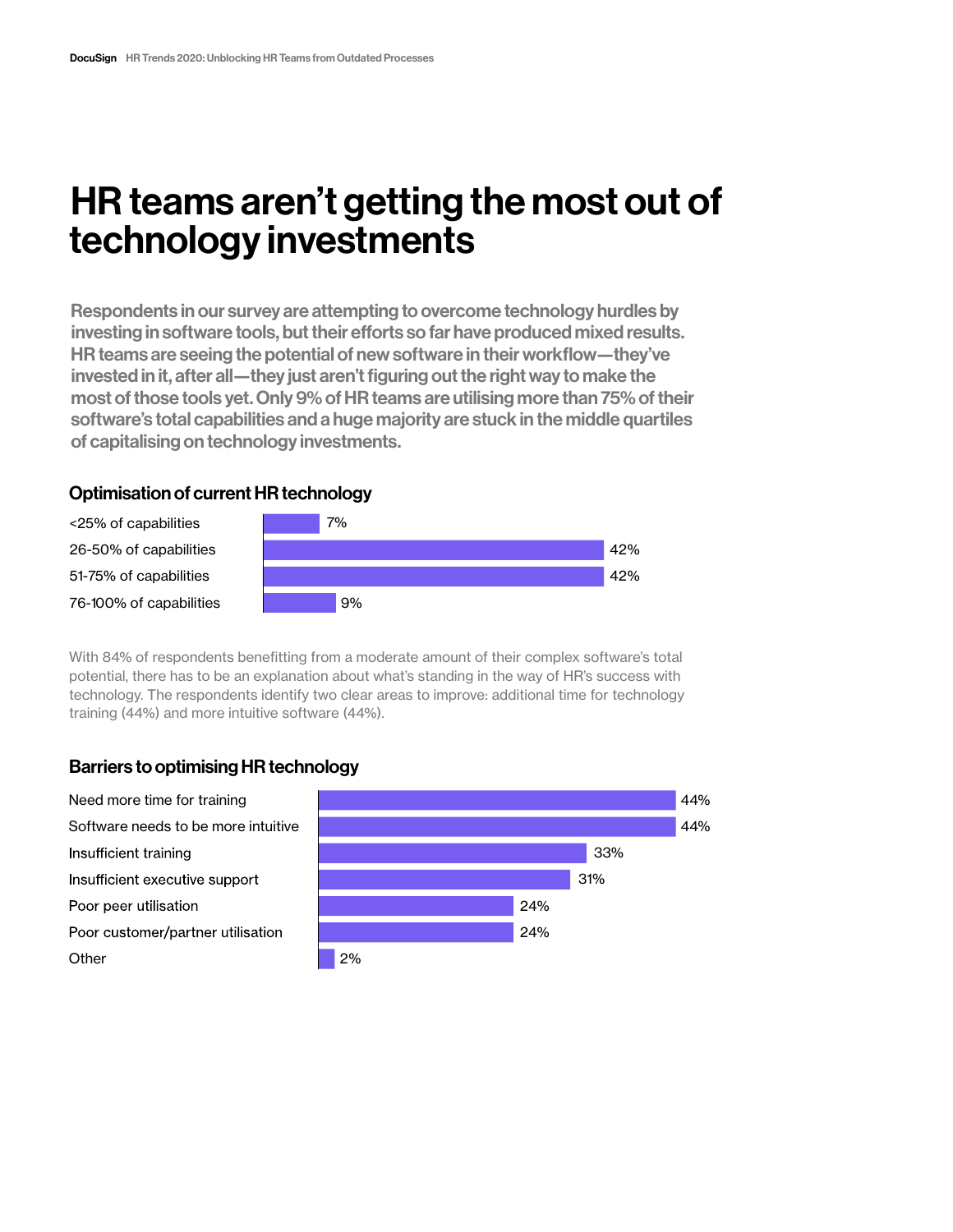Digging deeper into current issues with HR technology yields a clear top challenge (integration with other systems at 36%) and a series of equally challenging issues related to software shortcomings, complexity and ease of use.

#### Challenges with HR technology

Integration issues between systems Software/tech is slow Technology is outdated Too much complexity or too difficult to use Data entry and cleanliness issues Not enough learning time allowedDoes not provide sufficient automation of tasks Does not have core features/capabilities I need I don't know how to use our technology to its full potential I don't face any challenges with technology in my role



#### Technology currently used by the HR team

| 56%        | <b>Human Resource Management</b><br><b>System(HRMS/HRIMS)</b>  | 23 <sup>%</sup> | <b>Learning and development</b><br>system |
|------------|----------------------------------------------------------------|-----------------|-------------------------------------------|
| <b>37%</b> | <b>Customer Relationship</b><br><b>Management System (CRM)</b> | 22%             | E-signature software                      |
|            | <b>Background check and</b>                                    |                 |                                           |
|            | screening applications                                         | %               | <b>Talent management</b>                  |
|            | <b>Benefits management</b>                                     |                 |                                           |
| <b>35%</b> | <b>Enterprise Resource Planning</b><br>System(ERP)             | 14%             | <b>Artificial intelligence</b>            |
| 33%        | <b>Application Tracking</b><br>Software(ATS)                   | 12%             | <b>Machine learning</b>                   |
| 32%        | Employee performance<br>solutions(e.g. testing/<br>monitoring) | 8%              | <b>Blockchain</b>                         |
|            | <b>Expense management</b>                                      | 2 <sup>%</sup>  | None of the above                         |

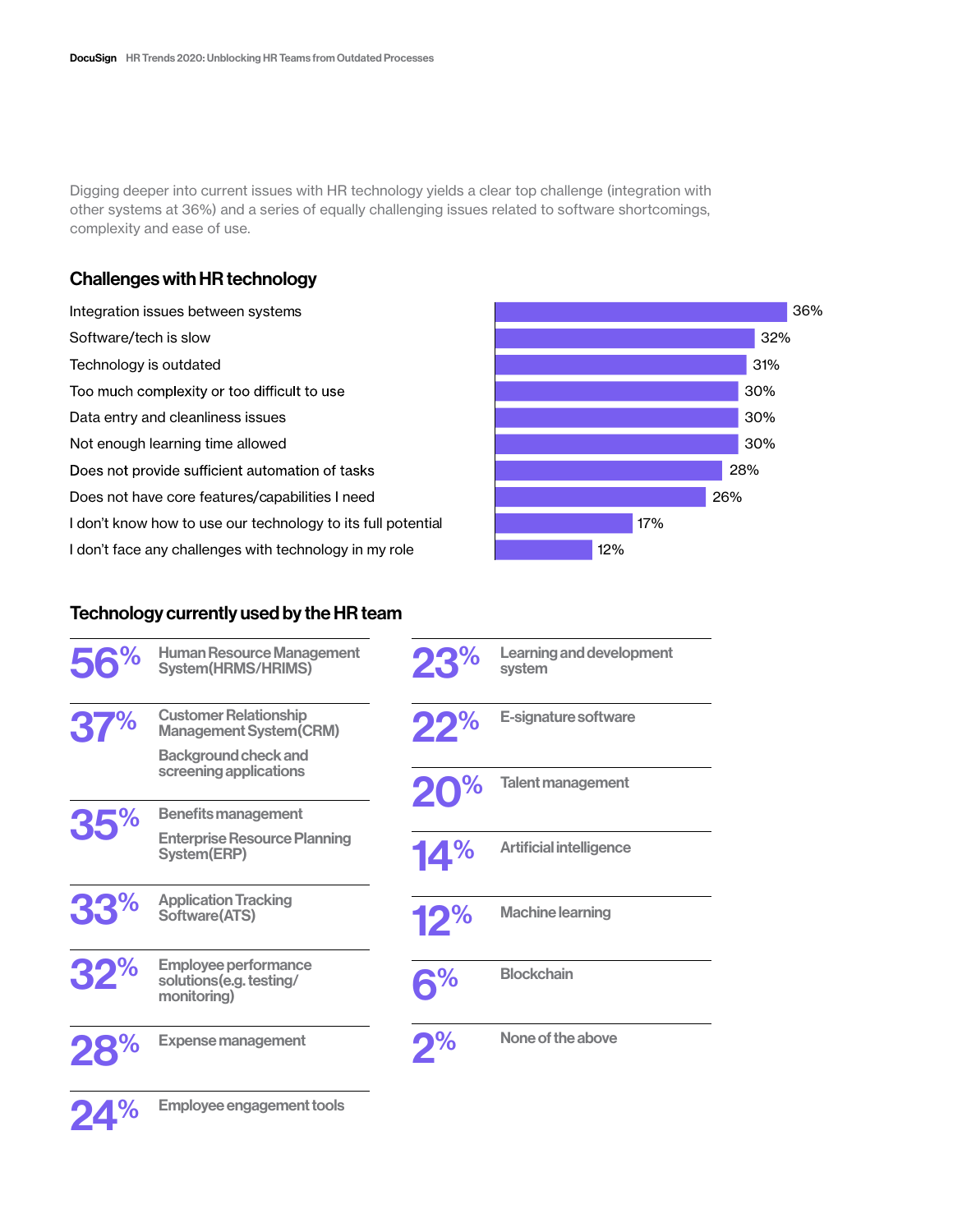### Predicting the future of HR responsibilities and technology

Several questions in our survey asked respondents to compare the HR industry today to a point five years in the future. In that timeframe, HR professionals universally indicate that they don't expect a lot of change for either their specific team or the field in general.

It's important to note that our survey was conducted before the COVID-19 pandemic. While we can't accurately gauge how teams have responded to the demands of the new business landscape, it will be interesting to revisit these results in our next survey and see how workflows and respondents have changed.

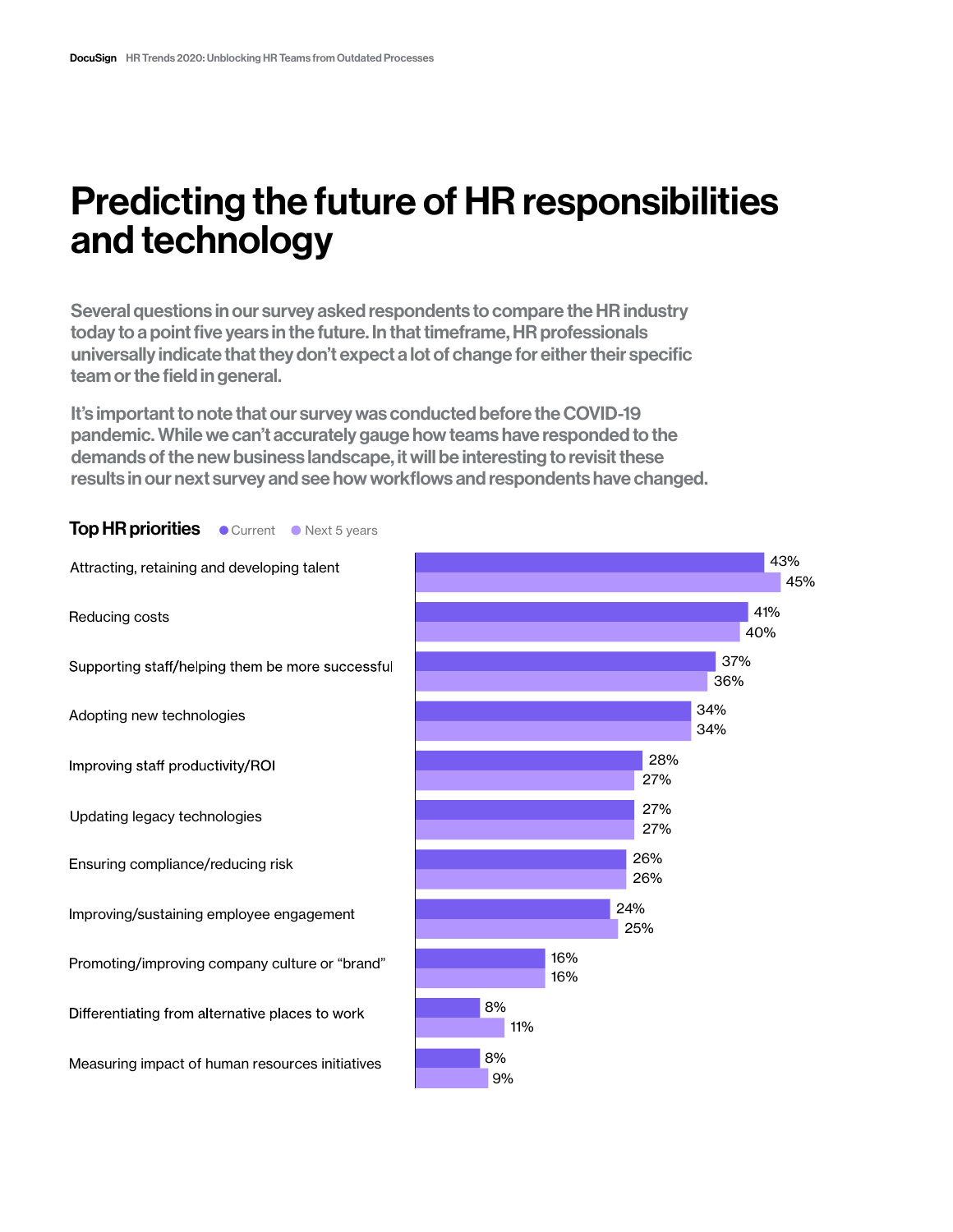Our respondents here echo the landscape described earlier in this report. Five years from now, HR professionals expect to be executing almost exactly the same mix of responsibilities as their current day-to-day work. They also expect to be utilising their technology to receive more of the same benefits they're receiving today.

Since today's technology is only partially optimised, it's logical that HR professionals, who envision themselves having the same job priorities and the same tools five years down the road, would make investments to get more out of their technology.



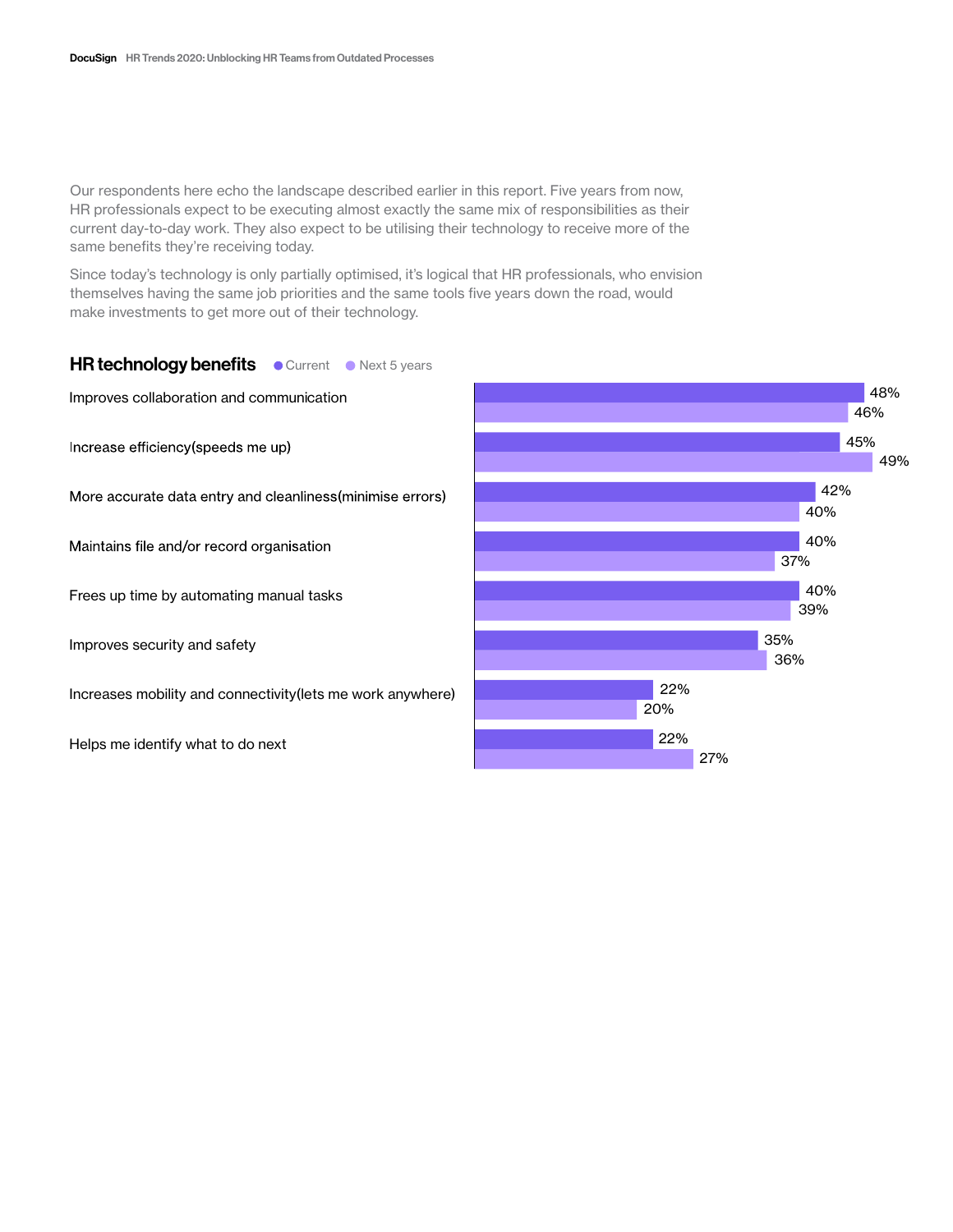One way today's teams are trying to address the technology gap is by investing in a human resources management system (HRMS) and integrating it with other software. More than half of respondents identified the HRMS solution as the most important part of their technology toolkit both today and five years into the future. That number is almost twice as high as any other technology in both timeframes.

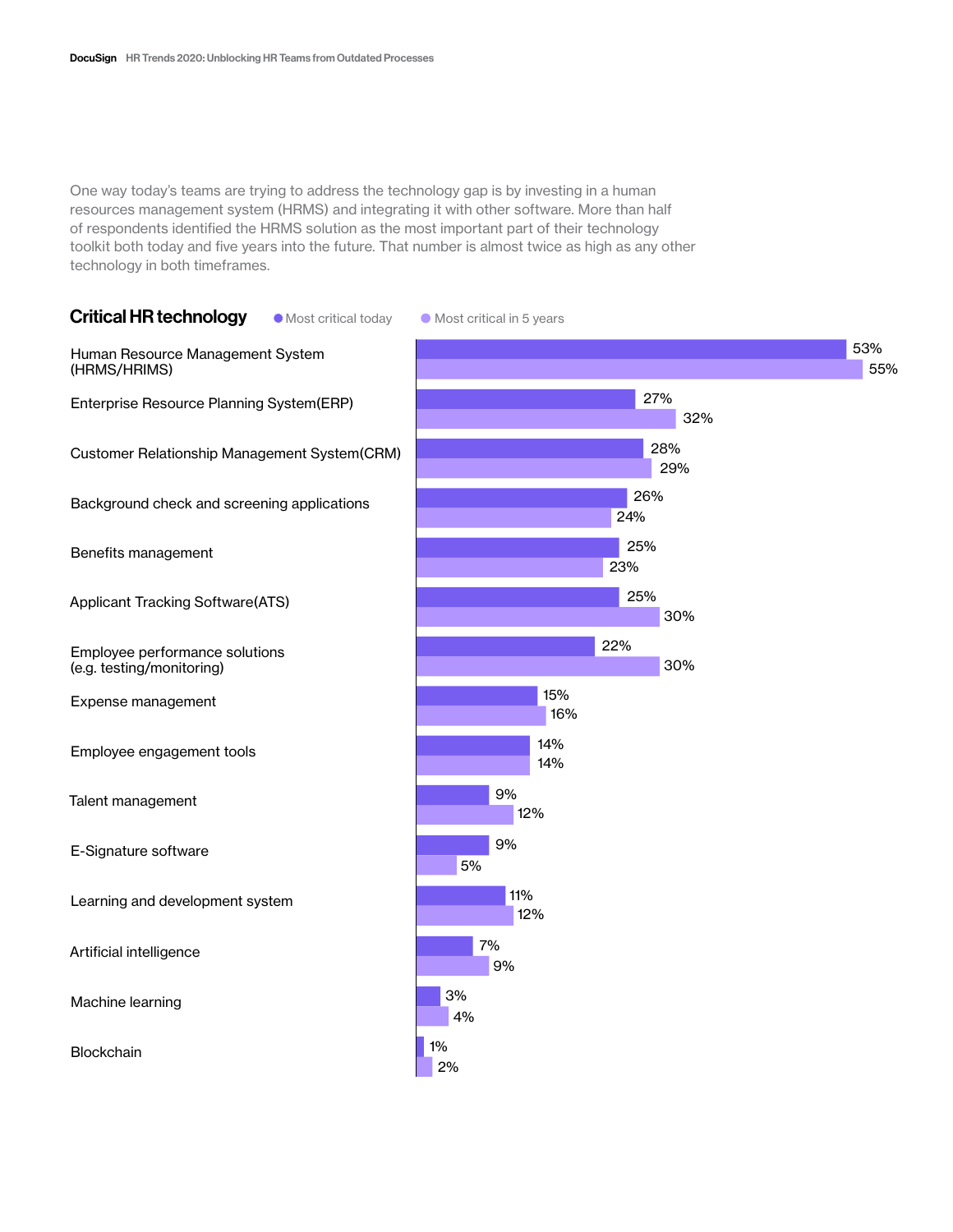#### Improvement through integration

Today's HR teams are setting the stage for technology success by integrating their Enterprise Resource Planning (ERP) and Human Resources Management System (HRMS) with other tools. With both tools, respondents are quick to integrate with applicant tracking software and customer relationship management tools, but slower to connect to talent management and e-signature software.

| <b>Integrations</b><br>● ERP integrated                     | <b>• HRMS integrated</b> |
|-------------------------------------------------------------|--------------------------|
| <b>Applicant Tracking Software (ATS)</b>                    | 89%<br>89%               |
| <b>Customer Relationship Management System</b><br>(CRMS)    | 88%<br>86%               |
| Expense management                                          | 86%<br>83%               |
| Learning and development system                             | 86%<br>84%               |
| Employee performance solutions<br>(e.g. testing/monitoring) | 86%<br>85%               |
| Benefits management                                         | 84%<br>88%               |
| Employee engagement tools                                   | 82%<br>80%               |
| Background check and screening applications                 | 82%<br>83%               |
| Talent management                                           | 81%<br>82%               |
| E-Signature software                                        | 77%<br>77%               |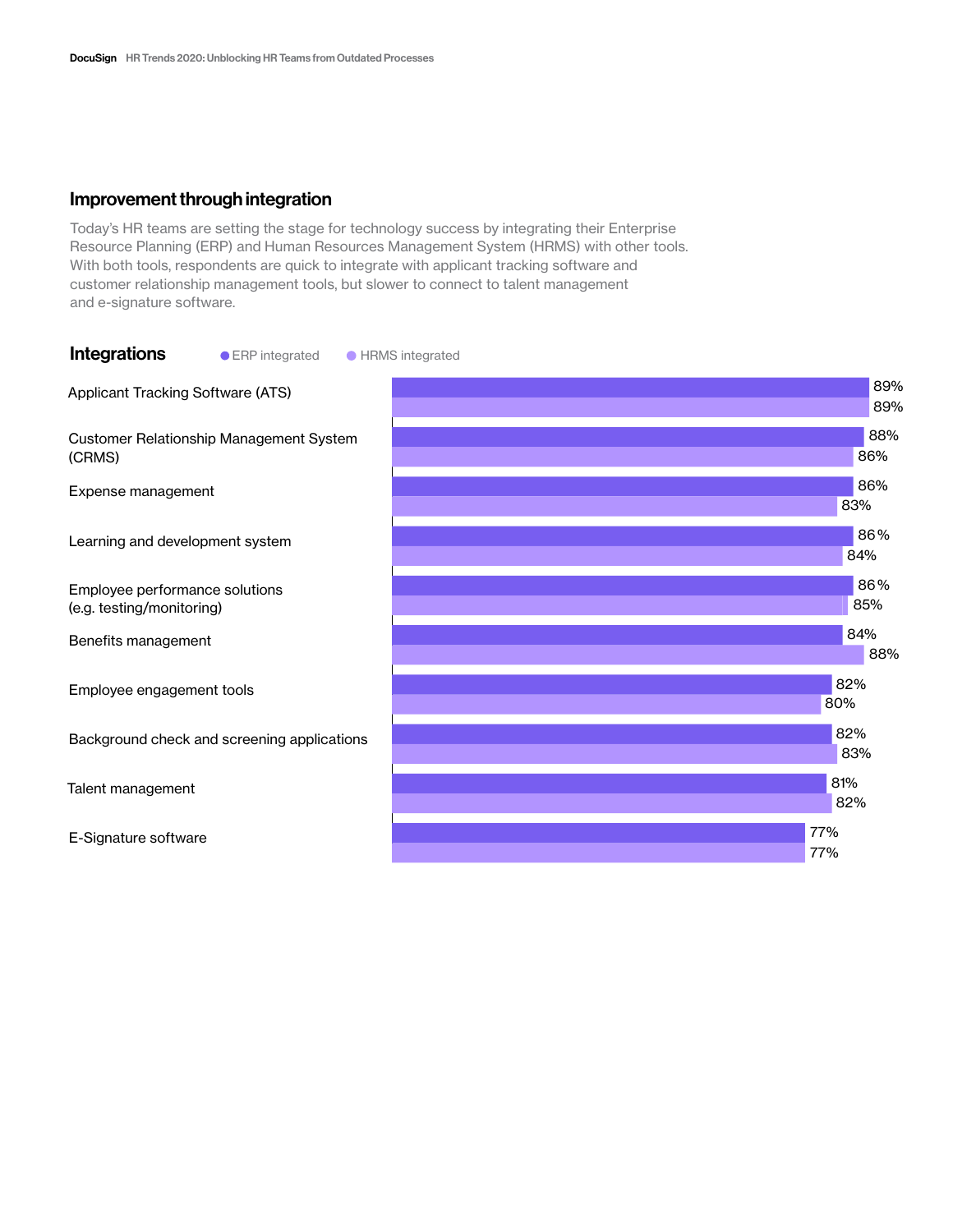### Production through automation

Another easy way to incorporate technology into any workflow is with the use of automations. They make processes move faster while eliminating room for manual error or rework. Today's HR teams have started to incorporate automations into their processes, but there's still work to be done.

When it comes to hiring and onboarding new employees, around half of the respondents in our survey are using automations to streamline HR activities. However, the use of automation drops off as the employee journey matures from hiring to career success and retention activities. Fewer than one-fifth of respondents have automations in place to manage important life events that occur during an employee's tenure and fewer than one-third automate employee exits.

#### Automation throughout the employee lifecycle

Onboarding: new employee offer acceptance triggers benefits enrollment, triggers IT set up, triggers payroll/ auto deposit

Hiring: decision is made to hire candidate which triggers send of offer letter, etc.

Performance planning: triggers timeline for monitoring and reviews, places evaluations in employees file, etc.

Transfers: employee transfer to a new location triggers moving benefits, records updating, etc.

Promotions: triggers records updating, salary/ compensation updating, other benefits updating

Firing/layoff: explanation of termination benefits, notices to government and/or legal entity, etc.

Marriage/has child: triggers new benefits packages for spouse/child, insurance updates, etc.

My organisation has not automated any human resources related workflows

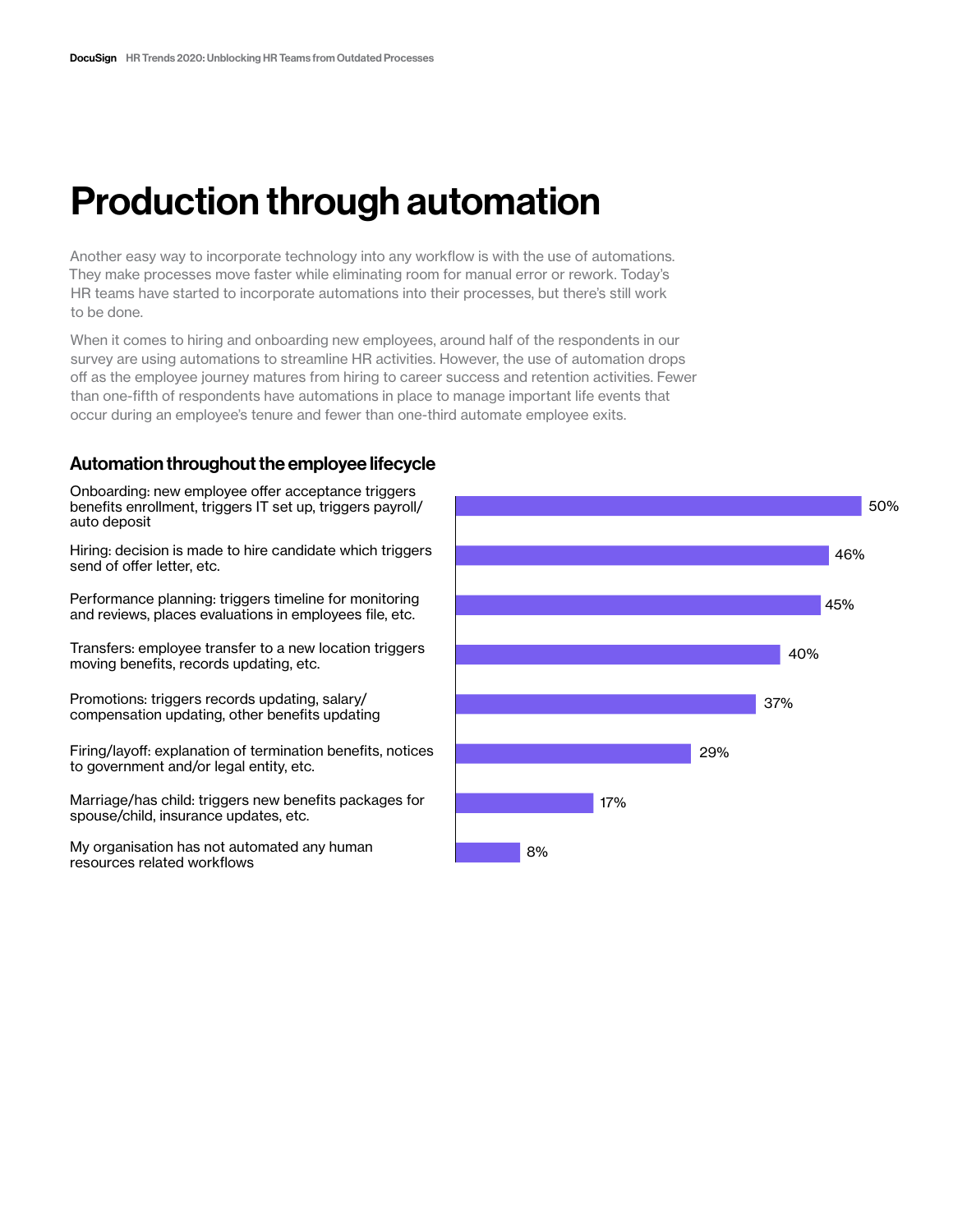Despite the efforts made to increase automations at the beginning of an employee's tenure at an organisation, today's HR teams are still being measured primarily by the productivity and satisfaction of employees further into their career. Of the six most common metrics used to determine HR success, only one (quality of hire) measures the initial hiring phase.

#### Employee productivity 50% Employee satisfaction Quality of hire 48% 46% Employee engagement Benefits satisfaction 39% 35% Employee innovation 34% Cost per hire Speed at which open jobs are filled 32% ROI of training 30% Total overtime hours 28% 26% Time saved

Even though employee productivity and satisfaction are recognised by at least half of our respondents as important KPIs, there's still a lot of room for forward-looking HR teams to utilise automations in those areas.

#### Most important topics affecting HR

32% Competitive job market



27% Technological relevance to attract talent (i.e. millenials/Gen Z)



51%

#### HR success metrics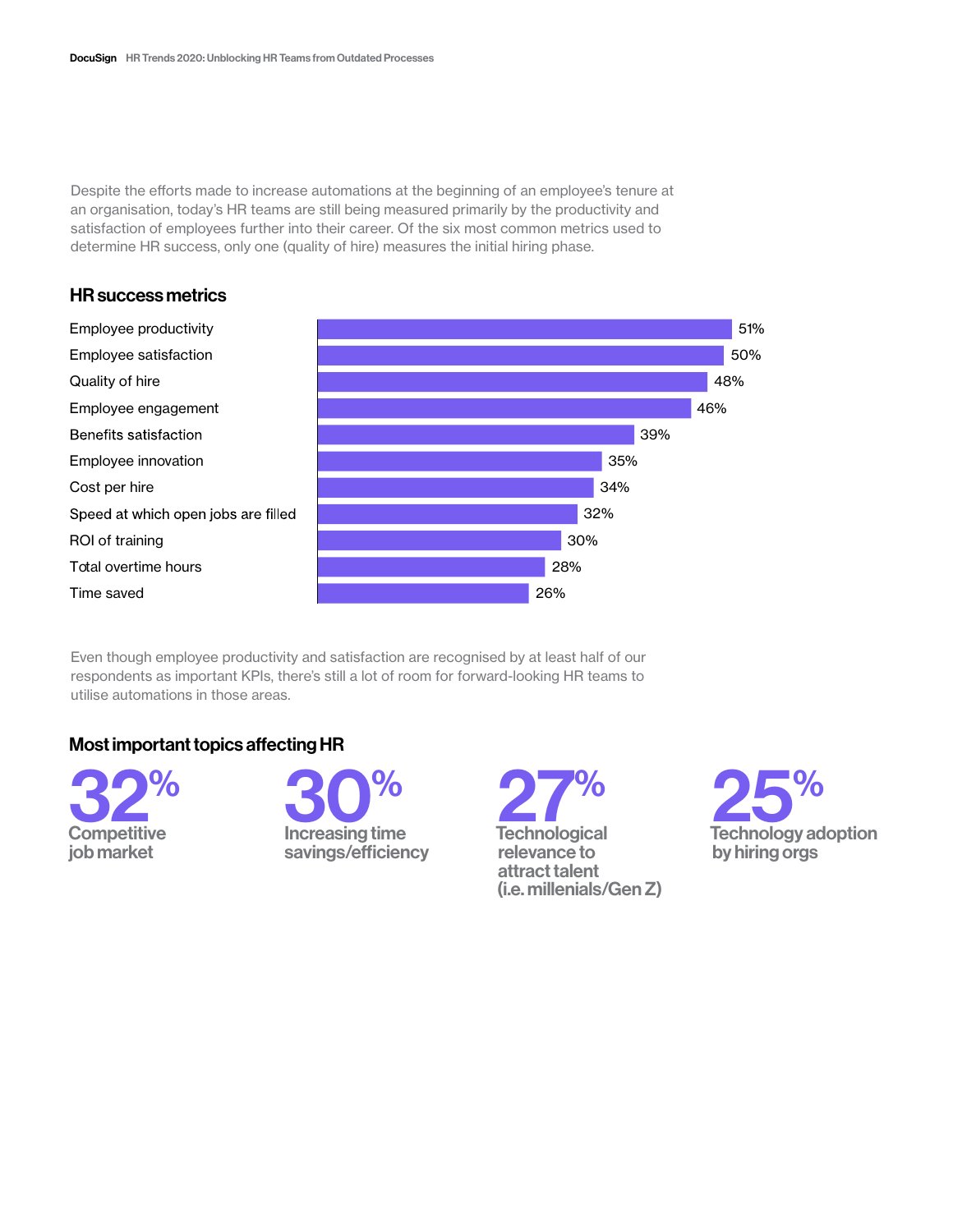## HR can lead the technology revolution

By a 4:1 ratio, respondents in our survey view themselves as strategic internal leaders, developing programs, policies and processes that blaze the trail for broader organisational success. Furthermore, nearly 7 in 10 respondents identify the HR team as a frequent adopter of new technology. These teams are always on a search for new technology that will enable organisationwide success through innovation.

#### At my organisation, the HR team is ... **HR technology adoption**



An integral, strategic partner in my organisation's success who develops programs, policies and processes

20% An executor of programmes, policies and processes for my organisation's success 30% processes for my organisation's success

1% None of the above 1% and 1% and 1% of the above 1% and 1% of 1% and 1% of 1% of 1% of 1% of 1% of 1% of 1% of 1% of 1% of 1% of 1% of 1% of 1% of 1% of 1% of 1% of 1% of 1% of 1% of 1% of 1% of 1% of 1% of 1% of 1% of 1

when necessary



My department is a frequent adopter of new **The matter of the children's and is always looking for ways to**<br>innovate

My department will occasionally investigate what's new and generally adopts new technologies only

None of the above **My department isn't usually looking for new**<br>
My department isn't usually looking for new<br> **Algorithment is above** technologies and is slow/resistant to adopt technologies and is slow/resistant to adopt

The final piece in the HR team's toolkit is internal relationships with leaders who will support their initiatives. These are crucial to help the team achieve their goals. Our HR professionals report the closest internal ties to IT/Operations (50%), Leadership (49%) and Finance (47%). With the need for new technology, an appetite for better utilising existing tools and access to those teams, HR teams should be on the doorstep of broad digital advances.

#### Common HR collaborators